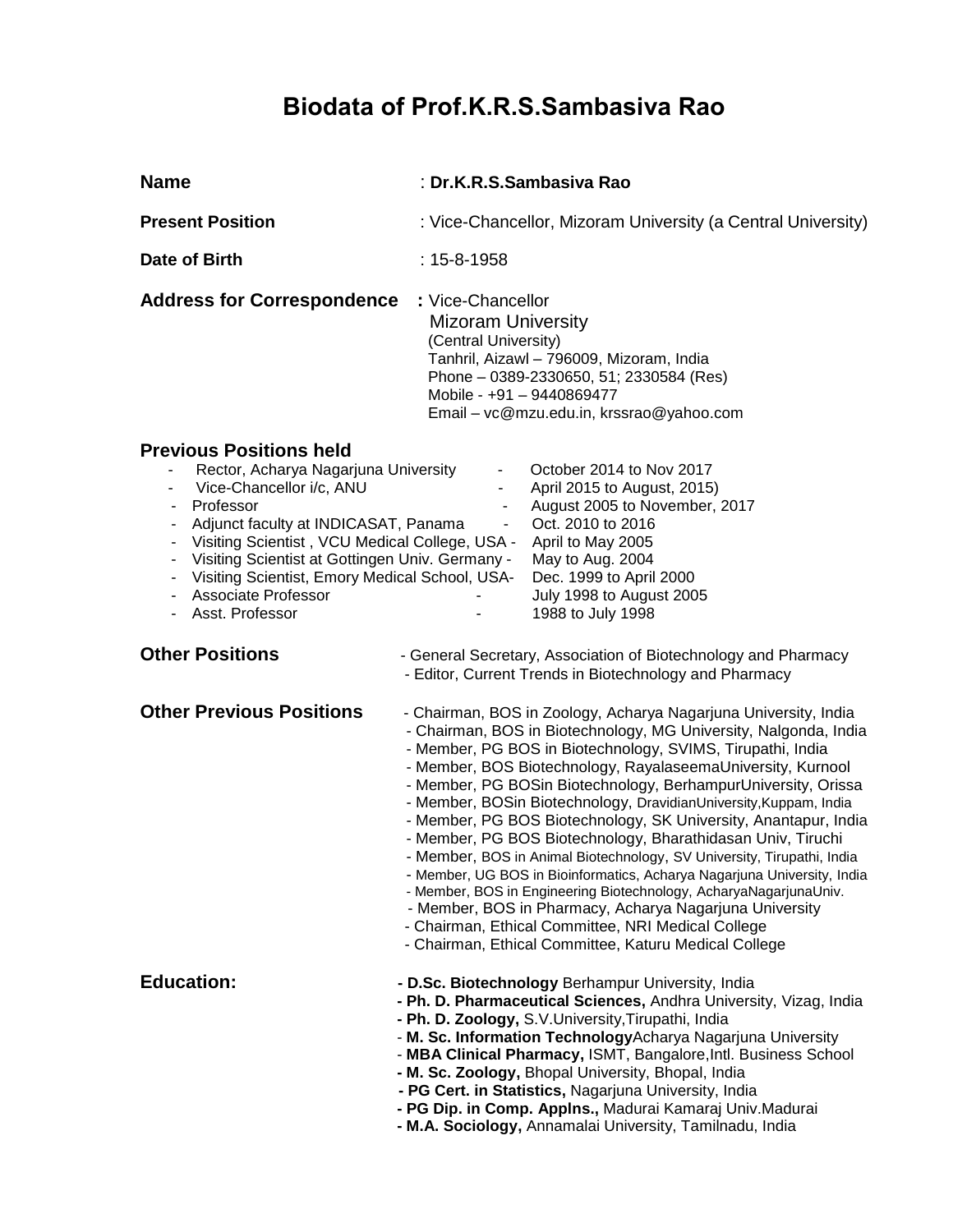#### **Important Academic Assignments Undertaken**

- Established International Academic program for offering PhD in Biotechnology with INDICASAT, Republic of Panama
- Responsible for signing MoU and Established Twinning programs of MS Biology with University of West Georgia
- Establishment of PhD and Masters programs in Computer Applications, Statistics, Management with EASTAC, Tanzania (an institute for 18 African Countries)
- Signing MoU with Universities at Normal University, Jilin Agricultural University, Jilin Jiang University, Changchun, China
- Responsible for signing MoU with Universities at Ethiopia (Axum University, Ambo University)
- Established International Language Cell at Acharya Nagarjuna University (Japanese, Chinese and Arabic)
- Responsible signing MoU with many industries relating to Biotechnology, Pharmacy and Aquaculture and with many National Research Laboratories and Research Institutes in ANU

# **Abroad Visits**

- Worked as a Visiting Scientist at Dept. of Biochemistry, Emory University, Atlanta, USA on automated DNA sequencing and micro array technology at DNA Sequencing Core Facility, EmoryUniversity during Dec. 1999 to April 2000
- Visited Australia and participated in Bioavailability 2001 and visited CSIRO Land and Water and University of Adelaide in November 2001
- Visited School of Environmental Sciences and Management, PokhraUniversity, Khatmandu, Nepal and delivered a lecture in June, 2002
- Worked as a Visiting Scientist at Dept. of Molecular Wood Biotechnology, Georg-Augusta Gottingen University, Germany and worked on cloning and Expression of laccase genes in Coprinus cinereus and purification and characterization of laccases during May to August 2004
- Worked as a Visiting Scientist at VirginiaCommonwealthUniversity, Richmond, USA and worked on Molecular Signal Transduction in smooth muscles during April-June, 2005
- Visited and worked as a Adjunct faculty at INDICASAT, Republic of Panama during October, 2010, during April-May, 2011, 2012 and 2013.
- Visited as a member of Committee deputed by ANU for academic collaboration with Institutes and Universities in Tanzania and Ethiopia during January-February, 2015
- Visited China as a member of Committee deputed by ANU for academic collaboration with Institutes and Universities in China during June, 2016
- Visited South Korea for participation in 5<sup>th</sup> World Education Leaders Meeting held at Busan, South Korea during 2-7 July, 2017.

# **Academic Programs Developed**

- Responsible for Development of MSc Biotechnology, MTech Biotechnology, MSc Nanobiotechnology courses at ANU
- Responsible for Development of MSc Animal Biotechnology curriculum at SVU, Tirupathi
- Responsible for development of MSc Aquaculture, PG Diploma in Sustainable Aquaculture, Certificate Course in Aquaculture
- Responsible for Development of Innovative programs in Pharmaceutical Biotechnology

#### **Academic and Administrative Activities involved with Centre for Distance Education**

- Member of Advisory Board, Centre for Distance Education, ANU
- Member of Core Board of Studies
- Convener, Examination Centres
- Convener, ICT-CDE Education
- Member, Software Development Committee
- Course Convener of MSc Zoology, PG Diploma in Aquaculture Management, PG Certificate course in Sustainable Aquaculture Management, PG Diploma in Biotechnology, PG Diploma in Bioinformatics and Editor of Course material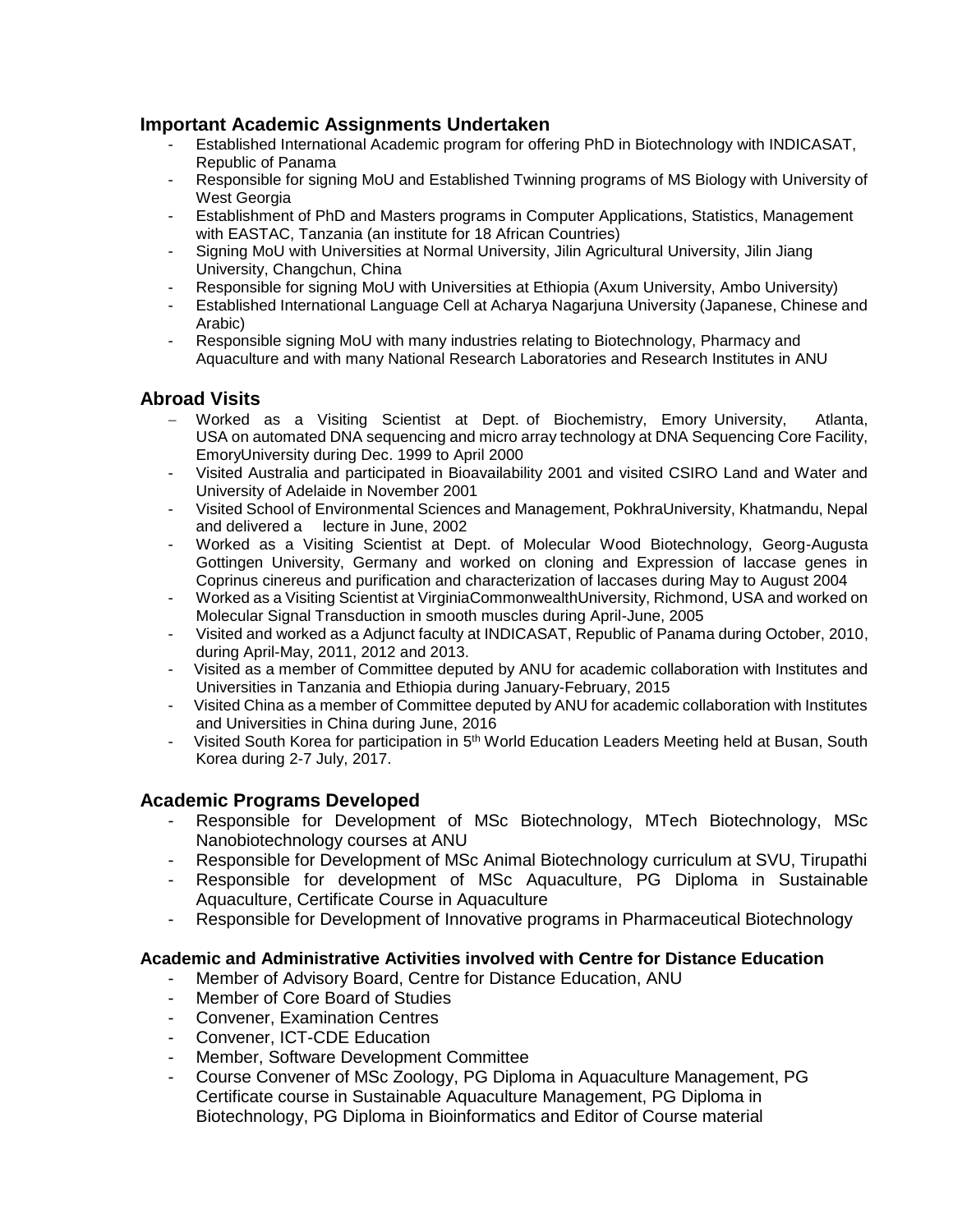- **Subjects taught**: Biochemistry, Physiology, Animal Biotechnology, Cellular Molecular Biology, Environmental Science, Aquaculture
- **Research areas**: Environmental Toxicology & Physiology, Environmental & Aquaculture Biotechnology, Fermentation Technology

#### **International Conferences Attended**

- Participated in Bioavailability 2001 in Adelaide, Australia, organized by CSIRO, Australia (2001)
- Participated in FASEB Annual Meeting and the XXXV International Congress of Physiological Sciences at San Diego, CA USA, organized by FASEB during April 2-6 (2005)
- Participated in 3<sup>rd</sup> International Conference on Medicinal Plants and Herbal Products, held at University of Colombo, Sri Lanka during 19-21 December (2011)
- Participated in 5<sup>th</sup> World Education Leaders Forum conference held at Busan, Korea during 2-7 July, 2017

#### **International Advisory Body Memberships**

- Member of International Advisory Body in International Conference organized at Coimbatore, Tirupathi
- Adjunct Professor and Advisory Body member of Academic Programs being run at INDICASAT, Republic of Panama

#### **International Evaluation/Examiner**

- Member of Evaluation for promotion of Faculty at King Saudi University
- Member of Evaluation Committee for PhD candidates at INDICASAT, Repub. of Panama

#### **Research Experience**

- 35 Years of Research Experience in thefields ofEnvironmental Toxicology & Physiology, Environmental & Aquaculture Biotechnology, Fermentation Technology
- During the stay at DNA Sequencing Core Facility, Emory University, Atlanta, USA research work has been carried out in the fields of Gene Chip Technology and DNA Sequencing during December 1999 to April 2000
- During the stay at Wood Biotechnology Divin, Georg-Augusta University of Gottingen, worked on cloning and expression of laccase genes in fungal species *Coprinus cenereus*  during May to August, 2003
- At Dept. of Physiology and Medicine, Virginia Commonwealth University, USA workedon Molecular Signal Transduction Mechanisms in smooth muscles during April to July, 2005.
- Presently continuing research in thefield of Biotechnology relating to Molecular Biology, EnvironmentalBiotechnology, Fermentation Technology and Aquaculture Biotechnology

**Research Guidance :** 22 Ph. Ds. and 20 M. Phil(s) &7 Ph.Ds. under process

#### **Projects Ongoing and Completed**

- 1. UGC Project on Prostrate Specific antigen A New Dignostic Marker for Breast Cancer
- 2. DBT Project Studies on Isolation, Cloning and production of industrially important Cold adaptive Enzymes from Marine Extremophiles
- 3. UGC Project Analysis and production of a constructed multifunctional chimeric thrombolytic therapeutic molecule
- 4. DST Project Biodiversity of subterranean ground-waters of India, with special reference to Copepoda and Bathynellacea (as Co-investigator)
- 5. Completed one UGC-Minor Research Project Studies on Predator-Prey relationship in Fish culture ponds
- 6. Completed UGC-Minor Research–Studies on anti-oxidative mechanisms in toxicity induced animals
- 7. DBT project Neem seed powder unit and Neem trees plantation and Maintenance to increase the earnings of SC/ST population in Tenali Mandal (as Co-investigator)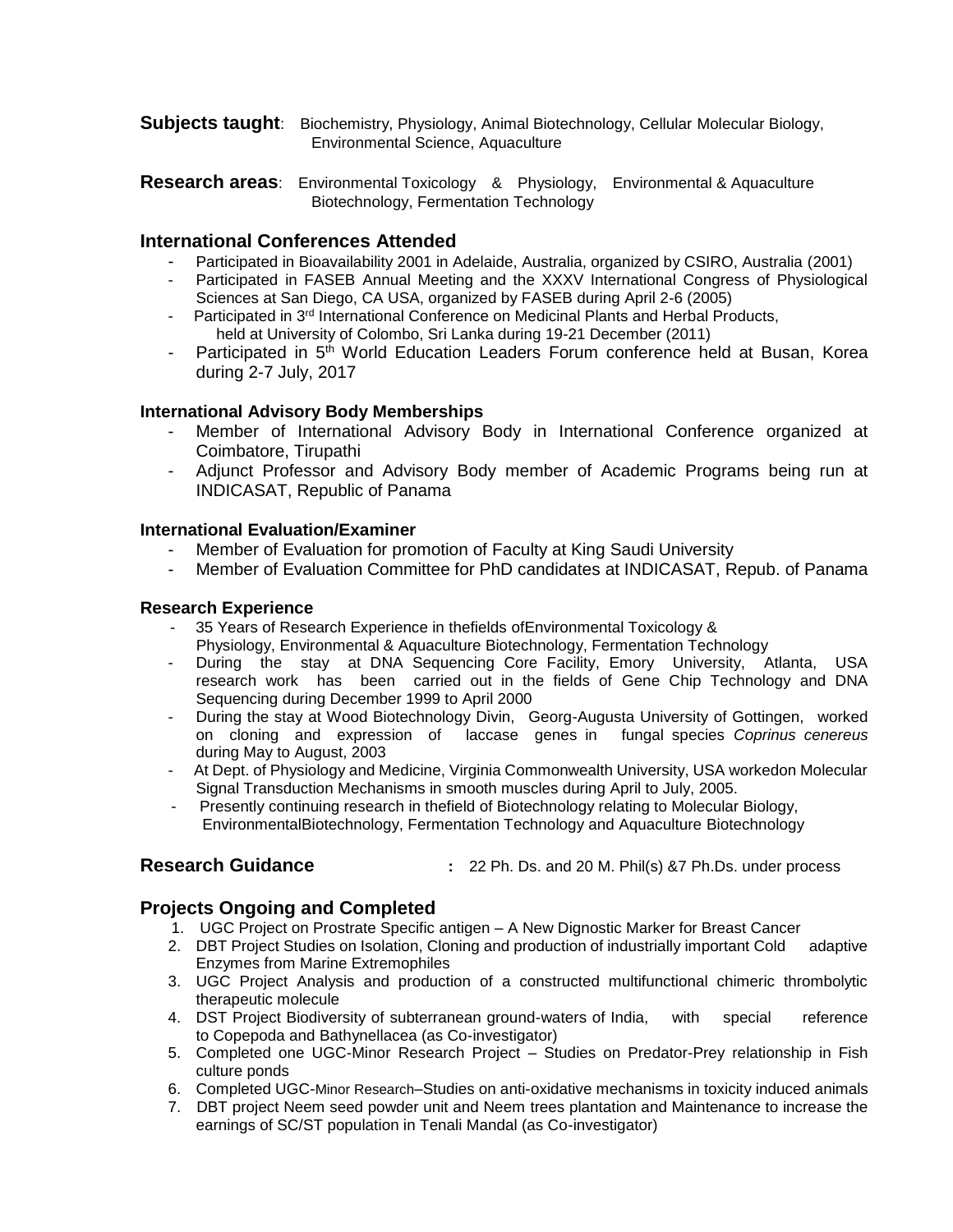#### **Projects completed with private Industry:**

- 1. One Project has been undertaken with Aqua Prime, Nellore in investigating the diagnosis and control of ADS
- 2. One project has been undertaken with Shrimp Care Centre, Nellore in investigating genetic variants of WSSV

| <b>Research Publications:</b> | Research papers -                    | 226 |
|-------------------------------|--------------------------------------|-----|
|                               | Patent Filed -                       |     |
|                               | Gene Bank Submissions -              | 6   |
|                               | General Scientific articles -        | 23  |
|                               | Papers presented in symposia -       | 68  |
|                               | Books as Author/coauthor/editor/     |     |
|                               | contributions in books               | 15  |
|                               | Books written to Centre for Distance | 10  |
|                               | <b>Education as Editor</b>           |     |

# **Sambasiva Rao K.R.S. Citations (Scopus, Web of Science, ICI, Google Scholar & Research Gate) (Total Citations – 13039)**

| S.No | <b>Indexing</b>              | <b>Total Citations</b> | H-Index            |
|------|------------------------------|------------------------|--------------------|
|      | <b>SCOPUS</b>                | 2634                   | 21                 |
| 2.   | Web of Science               | 1378                   | 18                 |
| 3.   | <b>Indian Citation Index</b> | 1645                   |                    |
| 4.   | Google Scholar               | 5390                   | 32                 |
| 5.   | <b>Research Gate</b>         | 1992                   | 34.77(RG<br>Score) |

#### **Books**:

 **Biologically Important Quinazoline ''Ones'' and ''Thions''** Theivendren Panneer Selvam, K.R.S. Sambasiva Rao and Bhaskara R. Jasti, Lambert Academic Publishing, Germany (2013)  **EndemicDiseases of Litopenaeus vannamei and Panaeus monodon in India** A.Ravi Kumar and K.R.S.Sambasiva Rao, Lambert Academic Publishing, Germany (2013) **A Text Book on Regenerative Medicine: Stem cells and their applications**, KRSS Rao and KA Krishna, IK International, New Delhi, India (2010) **A Text Book of Aquaculture**, M.S.Reddy and KRS Sambasiva Rao, Discovery Publishing House, New Delhi, India (1999) **Current Trends in Indian Education** DB Rao and KRSSRao, Discovery Publ. House, New Delhi (1996) **Advanced Biotechnology** DB Rao, D.Harshitha and K.R.S. Sambasiva Rao, Editors, Discovery Publishing House, New Delhi (1990).  **Pesticide Impact on Fish Metabolism** Sambasiva Rao, K R S, Discovery Publishing House, New Delhi (1999)  **Biotechnology Text Book,** Telugu Akademy, Hyderabad (2010)  **Emerging Trends in Biomedical Research**, Department of Biotechnology, ANU (2010) **Zoology Text Book** Telugu Akademy, Hyderabad, (2010)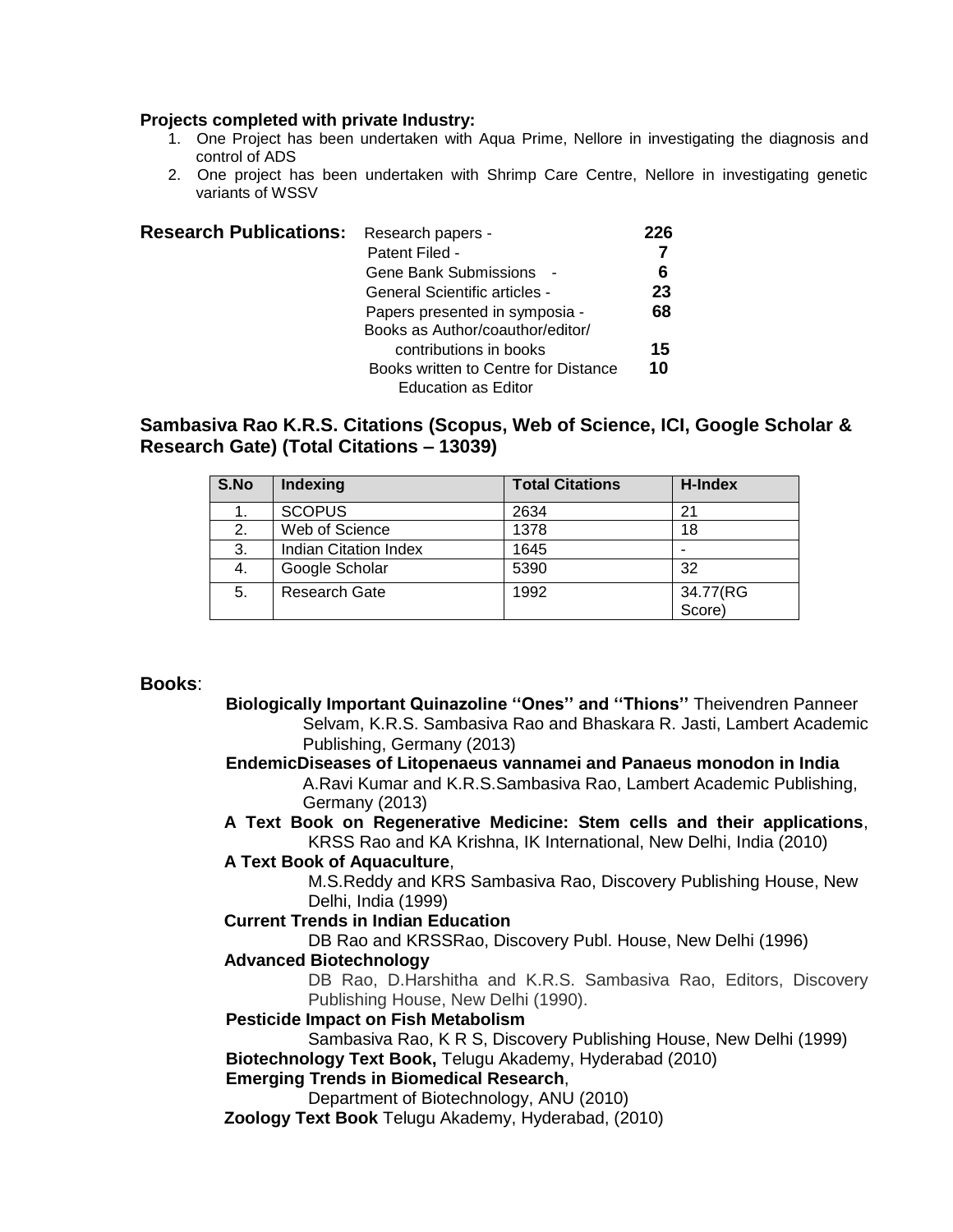# **Emerging Trends in Modern Biology**

Centre for Biotechnology, ANU (2009)

- Contributor for "**Teaching of Biology**" for B. Ed. Course, Nagarjuna Publishers, Guntur (1994)
- Contributor for NCERT, Govt.of India, New Delhi, **Source book on Aquaculture** (1996)
- Contributor for NCERT, Govt. of India, New Delhi,
- **Source book on Environment** (1996)**KK Pulicherla** and KRS Sambasiva Rao- a chapter on "Psychrozymes: Marine Biocatalysts and their stability in a book publishing by **Oxford Press** (2013).
- **KK Pulicherla** and KRS Sambasiva Rao- a chapter on "Marine Psychrophiles Source of Future Industrial Enzymes" in a book publishing by **Lambert Academic Publishing, Germany** (2013).

Edited 10 Books in Centre for Distance Education for MSc Zoology, PG Diploma in Biotechnology and Bioinformatics of AcharyaNagarjunaUniversity

# 4 Books -**B.Sc. Biochemistry and B.Sc. Zoology** books

#### **Membership in Editorial Board of Journals:**

- Editor, Current Trends in Biotechnology and Pharmacy
- Associate Editor, International Journal of Pharmacology and Biological Sciences
- Member Editor, Journal of Applied Biosciences
- Member Editorial Board, Research Journal of Biological Science
- Member Editorial Board, Bioscan
- Member, Editorial Board, International Journal of Pharmagenesis
- Member Editorial Board, The Journal of Genetics

#### **Reviewer for Journals**

- $\triangleright$  Applied Biochemistry and Biotechnology
- > Process Biochemistry
- $\triangleright$  Bioresource Technology
- African Journal of Biotechnology
- $\triangleright$  Iranian Journal of Biotechnology

# **Awards/Fellowships Received**:

- Fellow of Association of Biotechnology and Pharmacy
- Elected Fellow of Andhra Pradesh Akademy of Sciences
- Received Panama National Award from Republic of Panama for service in education and research in Panama
- Received Talented Biotechnologist Award at ISCEPH, University of Colombo, Sri Lanka
- Best Research Article Award from Intas Polivet published in 2004, vol.5(2), 87-93
- Honorary Fellow of Society for Regenerative Medicine
- Honorary Fellow of Society for Applied Biotechnologists
- Lion's International President Appreciation Award for 2007-08 from Lions Club International, USA for participating in Lions activities
- Received AP State Best Teacher Award for the year 2013

# **Professional Positions**

- General Secretary, Association of Biotechnology and Pharmacy
- Hon. Secretary, Andhra Pradesh Akademi of Sciences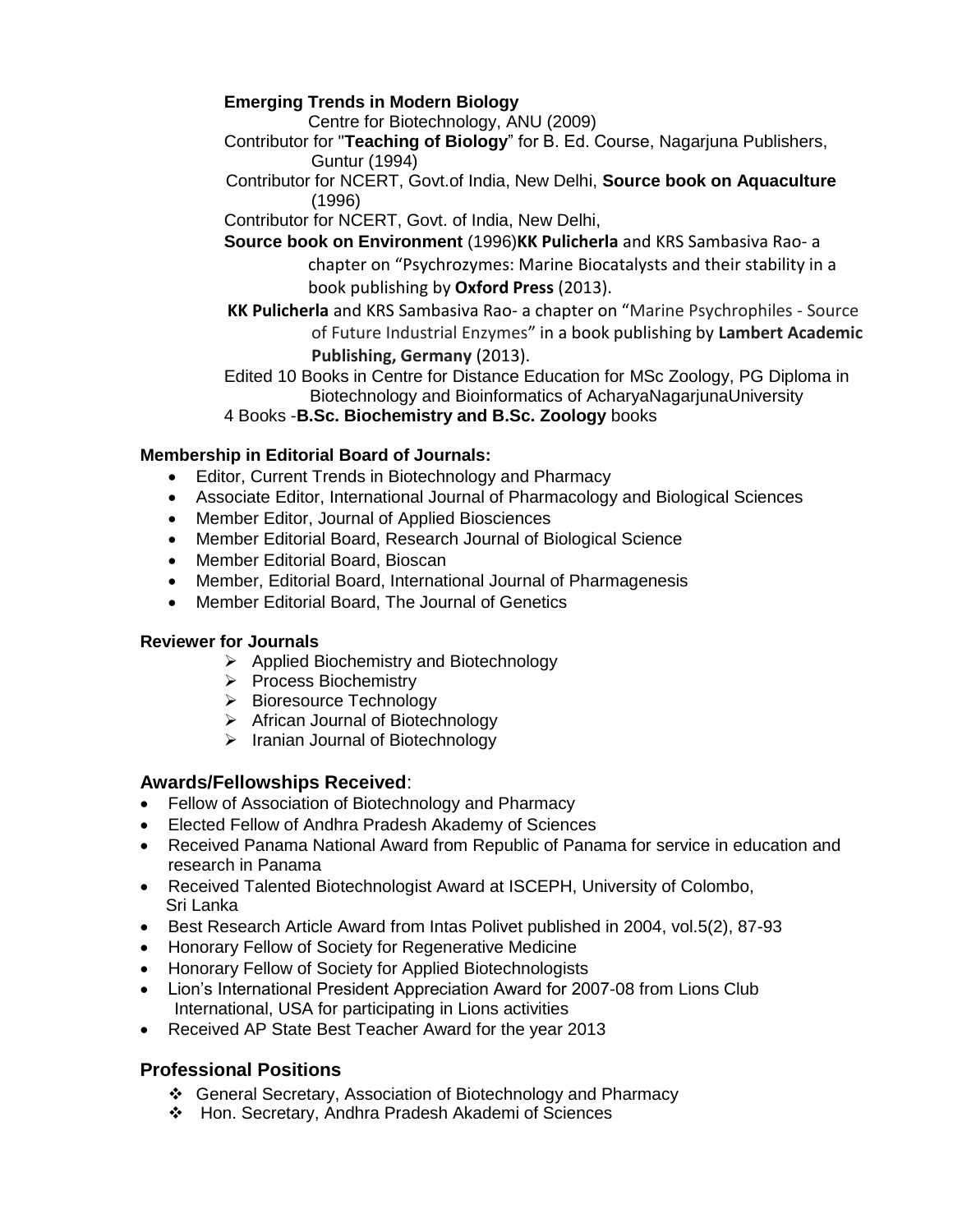- Vice-President of Indian Society of Comparative Animal Physiology (ISCAP)
- Hon. Secretary, Andhra Pradesh Akademi of Sciences
- Vice-President, Akshara, Scientific Voluntary Organization
- Member, Scientific Advisory Committee, Nireekshana (NGO) working on the molecular aspects of infectious diseases, Hyderabad

#### **Membership in Professional bodies**

- Life member, Asian Fisheries Society, Philippines
- Life member, Asian Fisheries Society, Indian branch, Mangalore
- Life member, Indian Science Congress Association
- Life member, Assoc. for Indian Societyfor Comparative Animal Physiologists, India
- Life Member, National Oil Palm Research Association, India
- Life Member, Indian Assoc. for NuclearChemistsand Allied Sciences (IANCAS), India
- Life Member, Indian Society of Applied Biology, Lucknow, India
- Life Member, Biotech Research Society of India, Trivandrum, India
- Life Member, Association of Biotechnology and Pharmacy
- Life Member, Society for Science and Environment
- Life Member, Society for Biotechnologists (India)

# **Consultancy activities**

- 1) Consultant on honorary basis to SPC Biotech Private Limited, Hyderabad in handing the projects related to Biopolymers and Biofuels with ecofriendly nature
- 2) Consultant on honorary basis to BMR Industries Pvt Ltd., Nellore in handling the projects related to Hatchery and Farm management
- 3) Consultant on honorarybasis to Alpha Hatcheries Pvt. Ltd.., Nellore in handling the projects related to Hatchery management

# **Extension activities**

- Lions Mega service Camp for the Establishment a Permanent Project of Lions Blood Bank for serve the Poor and Needy People as committee member
- Lions Mega service camp conducted on 15-08-2007 for distribution of Sewing Machines and wet Grinders for 1000 poor women under self employment scheme.
- Lions Mega Eye camp for screening and operations for poor and needy people participated nearly 1200 people and screened 1200 people and distribution of medicines and spectacles to 620 poor people and 148 cataract surgeries conducted on 20-09-2007
- Participated in Mega Medical Camp on 01-07-2008 conducted by Zed Foundation, about 650 people participated and distribution of medicines was performed at Tenali
- Zed Foundation Conducted a Green Revolution camp on 05-6-2008 to 12-6-2008 and performed 16000 Tree plantation at different areas of Guntur district

# **Seminars, Conferences, Symposia and Workshops organized**

- ▶ National Seminar on Environmental Biotechnology during 21-23 December 2002
- ▶ National Seminar on Modern Biology during 28-30 August, 2003
- $\triangleright$  National symposium on Regenerative Medicine and Tissue Engineering during 28-29 April, 2004
- > National Seminar on Bioprocesses and Production Technologies during 21-23 December, 2004
- National Seminar on Aquaculture Biotechnology during 17-18 December, 2005
- Annual Convention of Andhra Pradesh Akademi of Sciences and symposium on Agricultural, Pharmaceutical and Environmental Biotechnolody during 22-23 February, 2005 at Bapatla Engineering college
- $\triangleright$  Public Debate on Biotechnology on 21<sup>st</sup> February, 2005